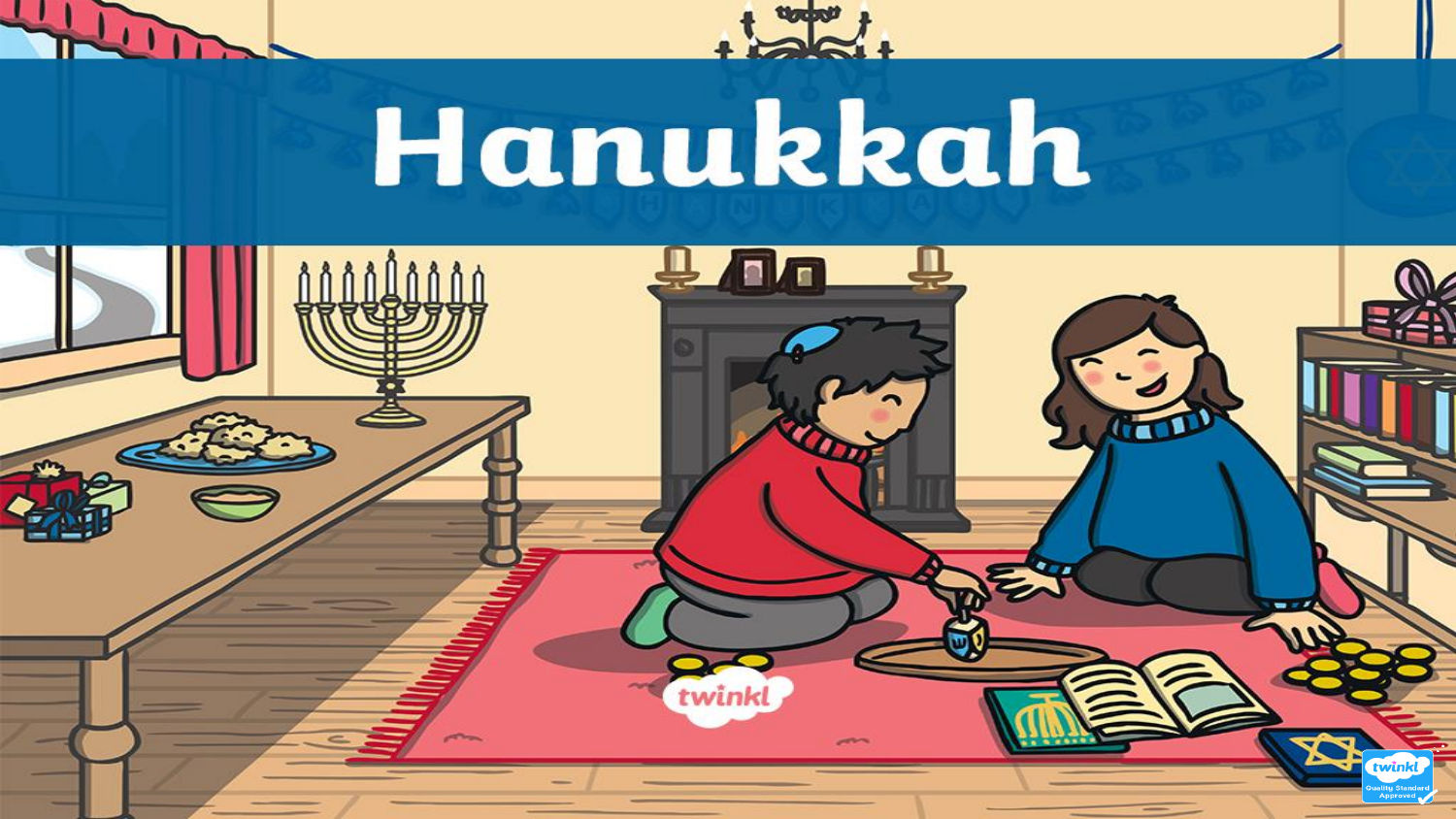

### What is Hanukkah?

Hanukkah is the Jewish festival of light. The celebration reminds people of the miracle which took place in Israel over 2000 years ago.

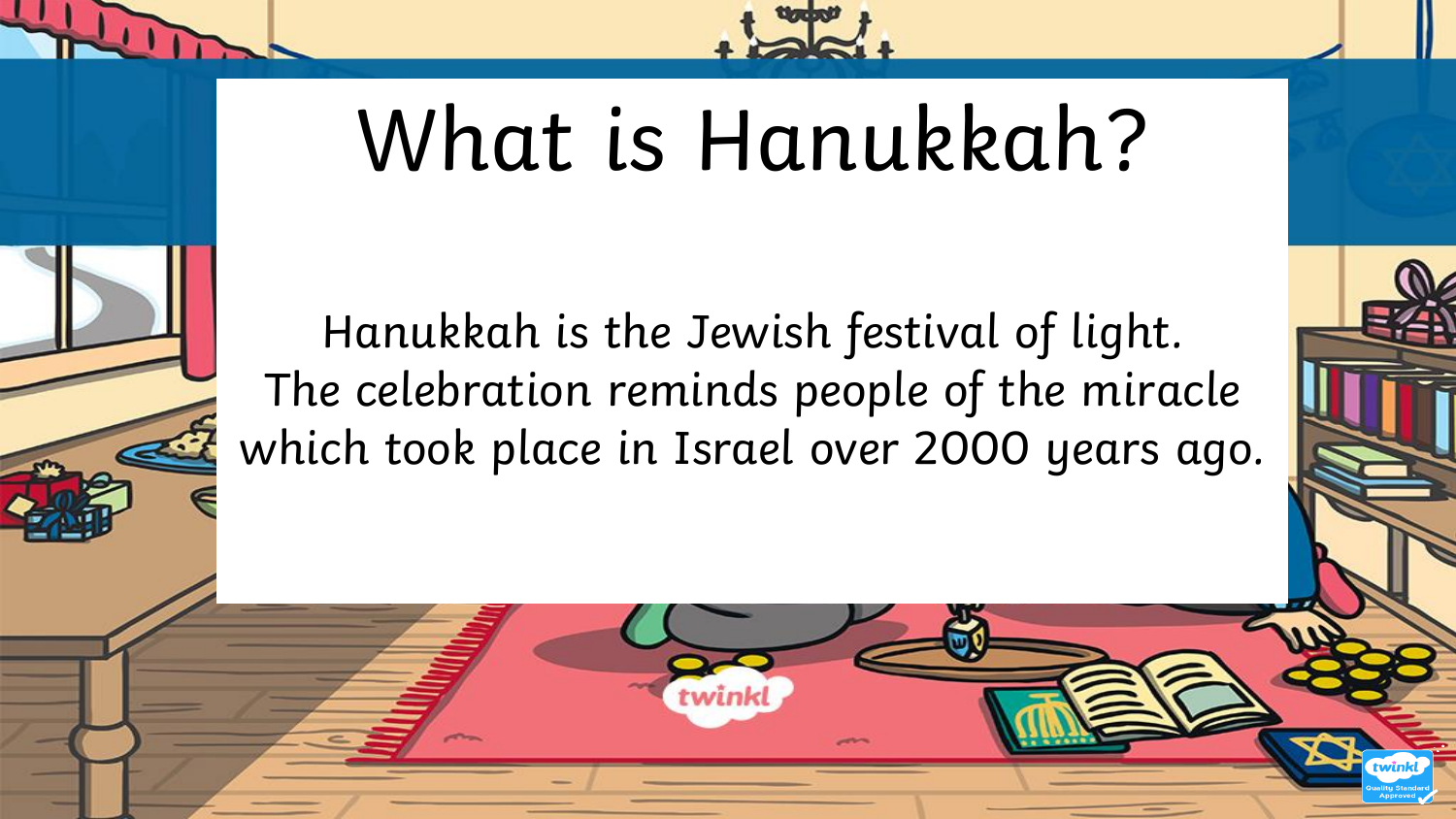

## The story of Hanukkah

King Antiochus of Syria was not a Jew, and he was very cruel and unkind to the Jewish people. He wanted the Jews to worship the Greek god Zeus, and wouldn't let them worship their own god at their temple in Jerusalem.

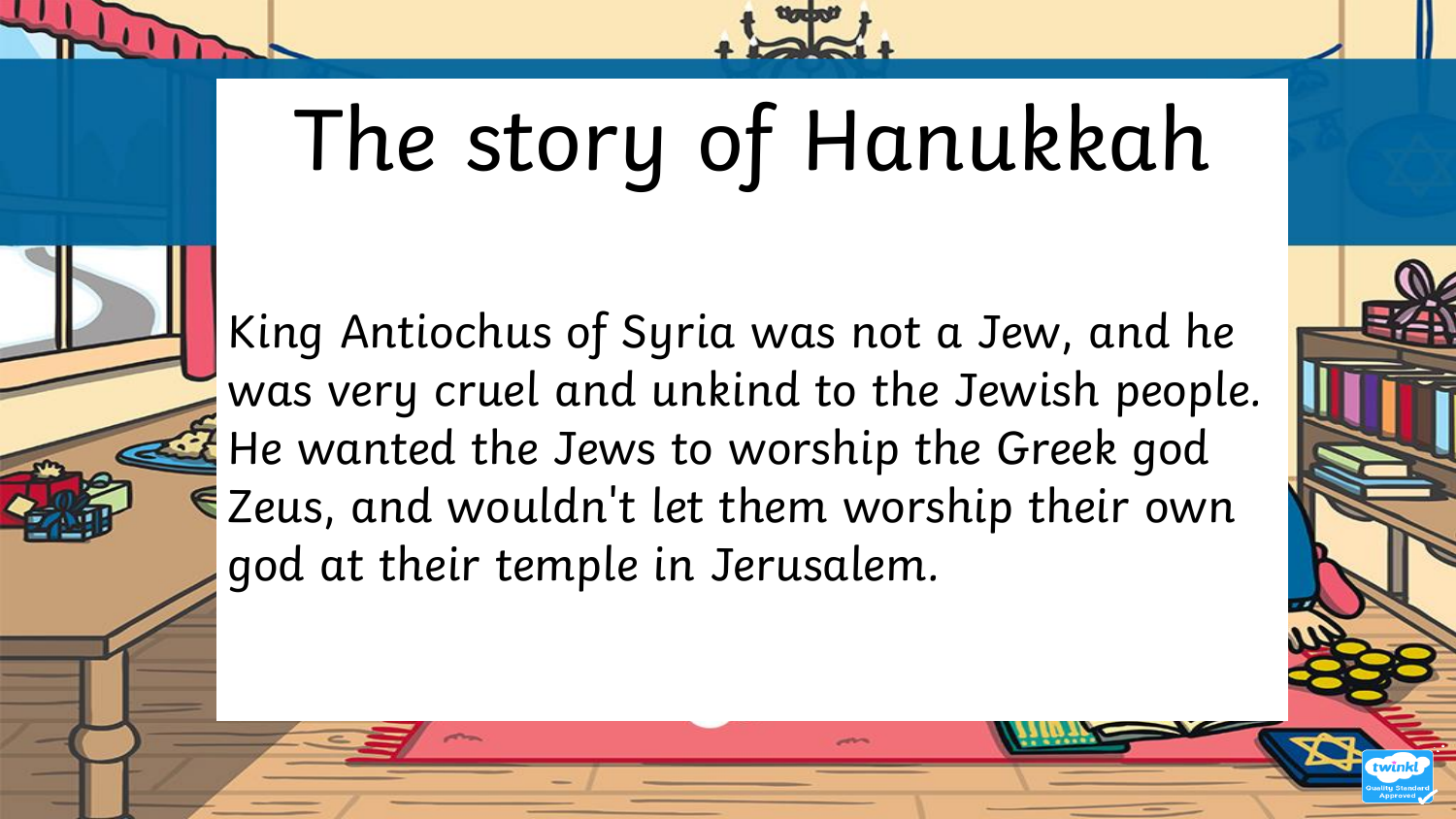

## The story of Hanukkah

This made the Jews very angry, and they decided to fight the Syrian King. Even though they were greatly outnumbered they won their  $\epsilon$  battle. When they returned to their temple, they found that the army had made a terrible mess. So they had to clean it in order to make it holy once again.

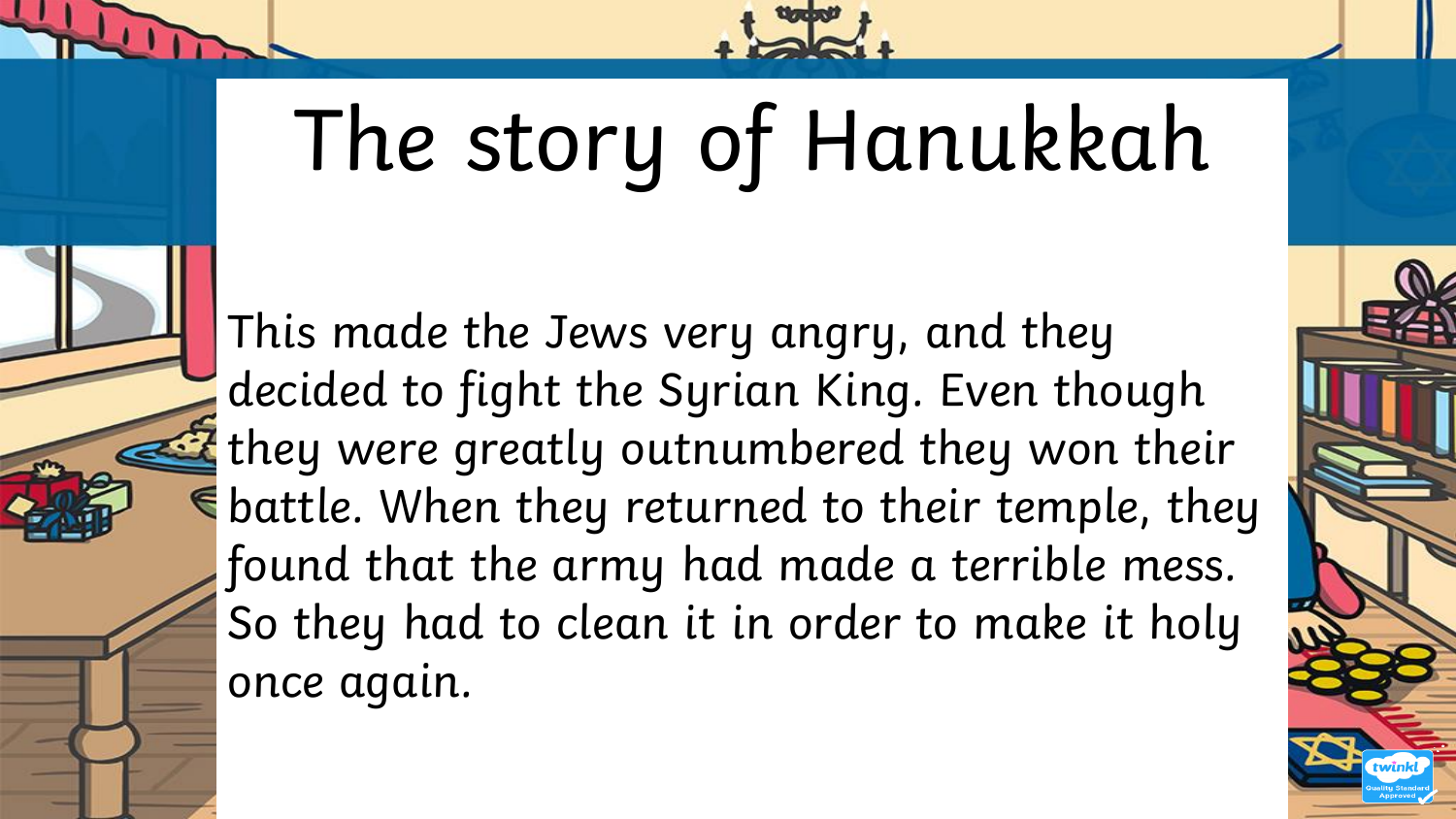

#### The story of Hanukkah They did this by re-lighting the temple's candle called a Menorah. This candle was really meant to burn all the time. They could only find one jar of oil to light the flame, and this they thought would only last for one day. But instead it kept the lamp burning for eight days and nights. And so Hanukkah celebrates this miracle.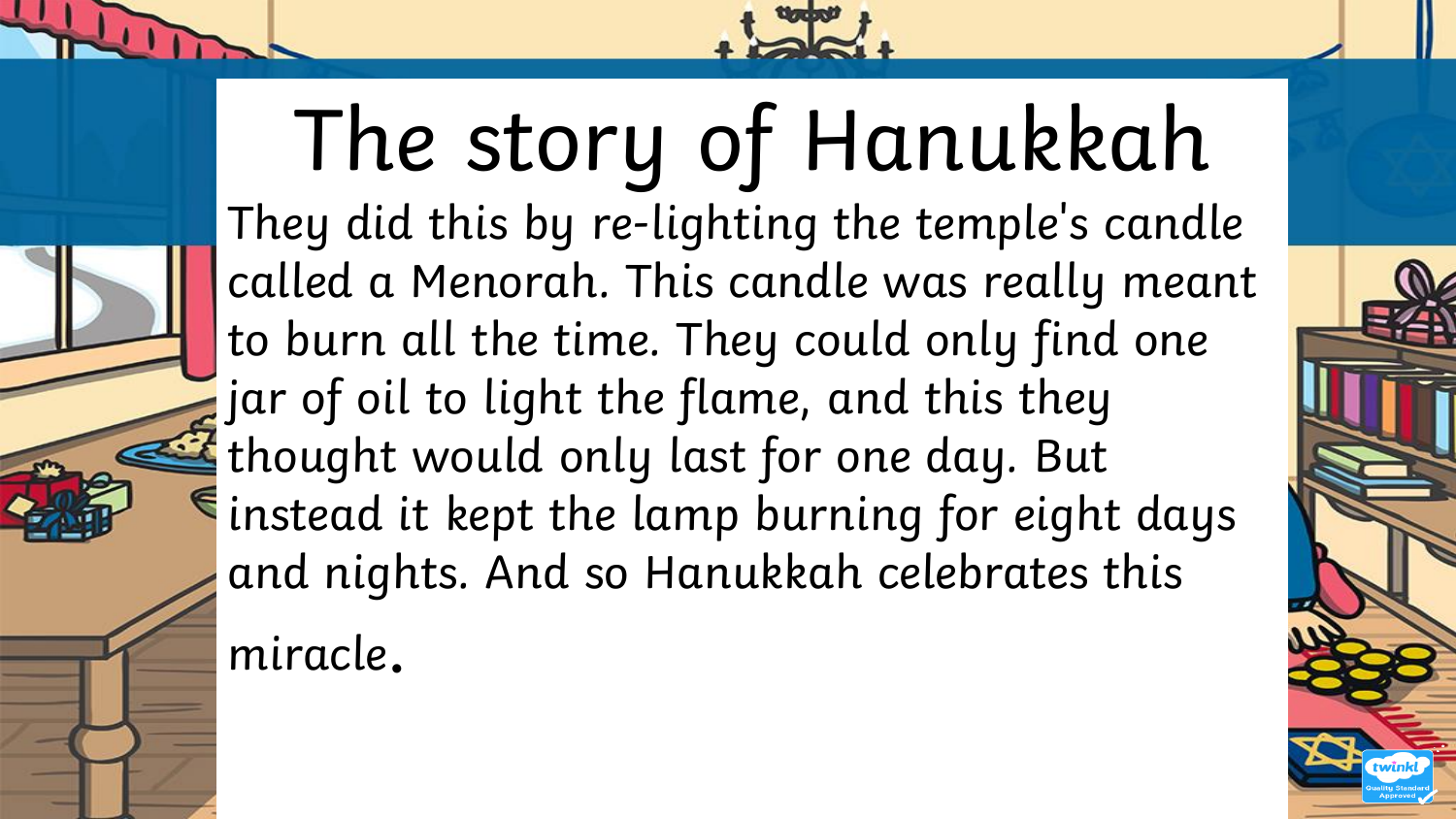#### How is Hanukkah celebrated?



A Hanukiah is lit by Jewish people. One candle is lit for each day of the festival.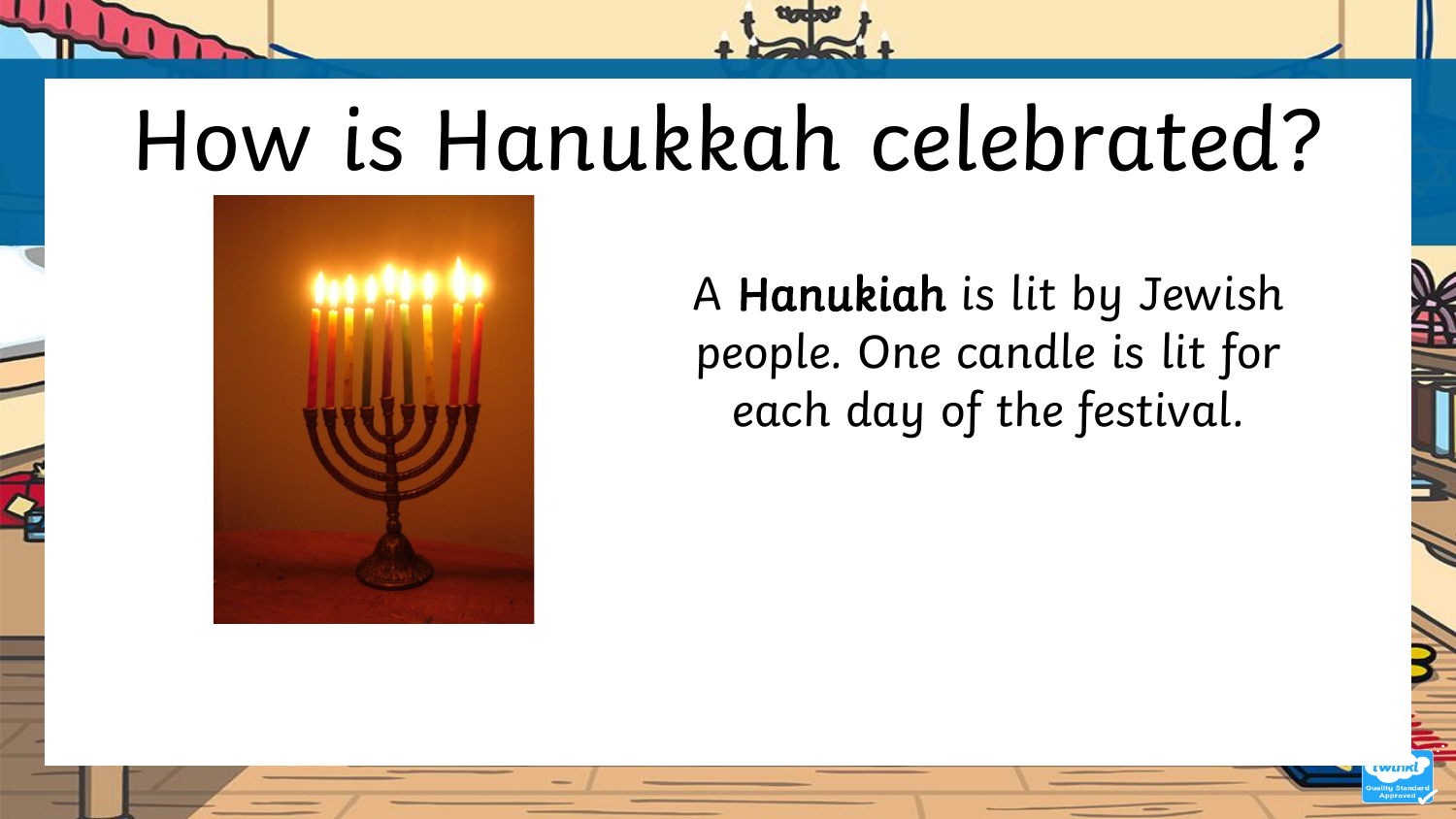

G





 $\frac{1}{2}$ 

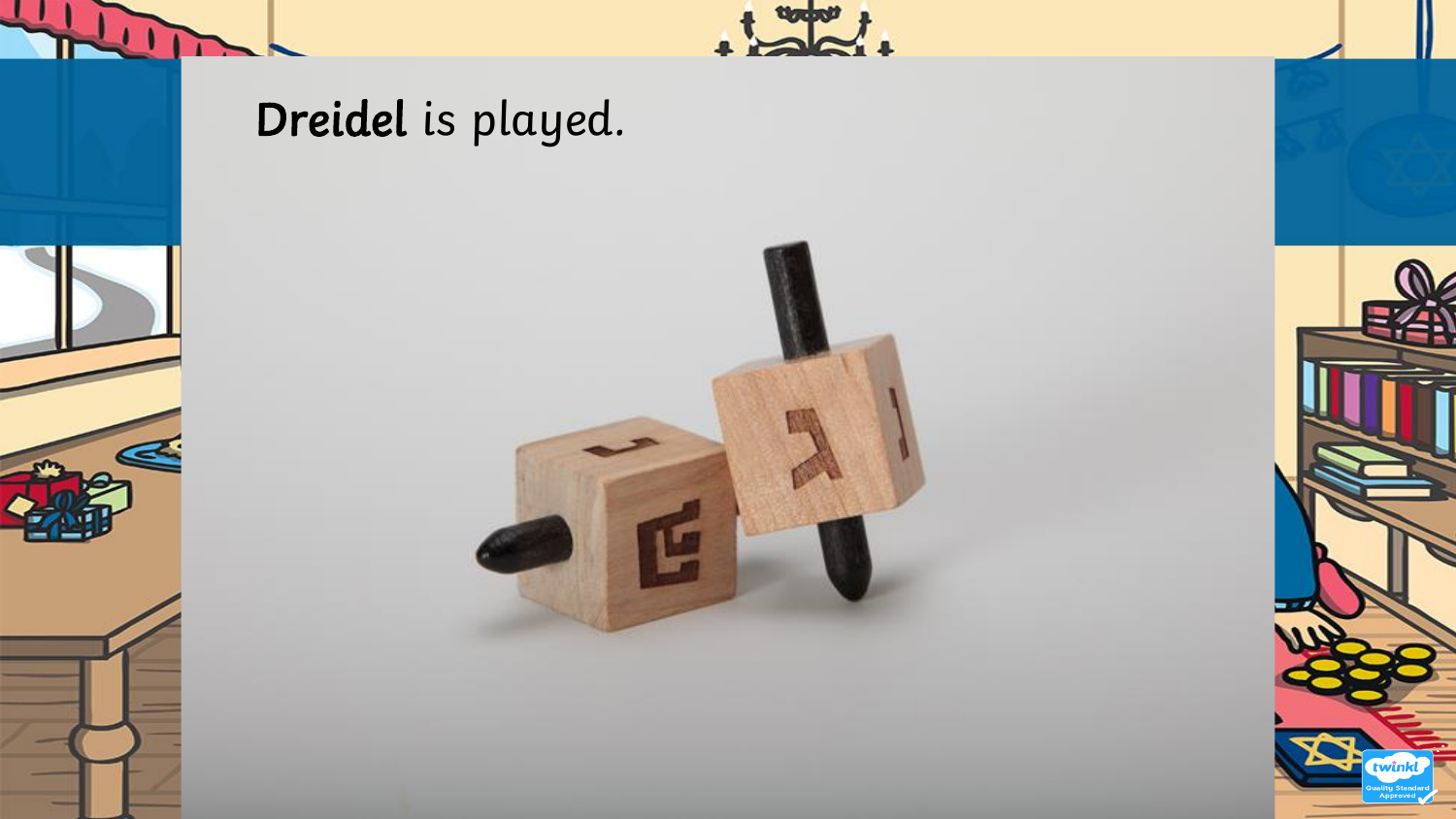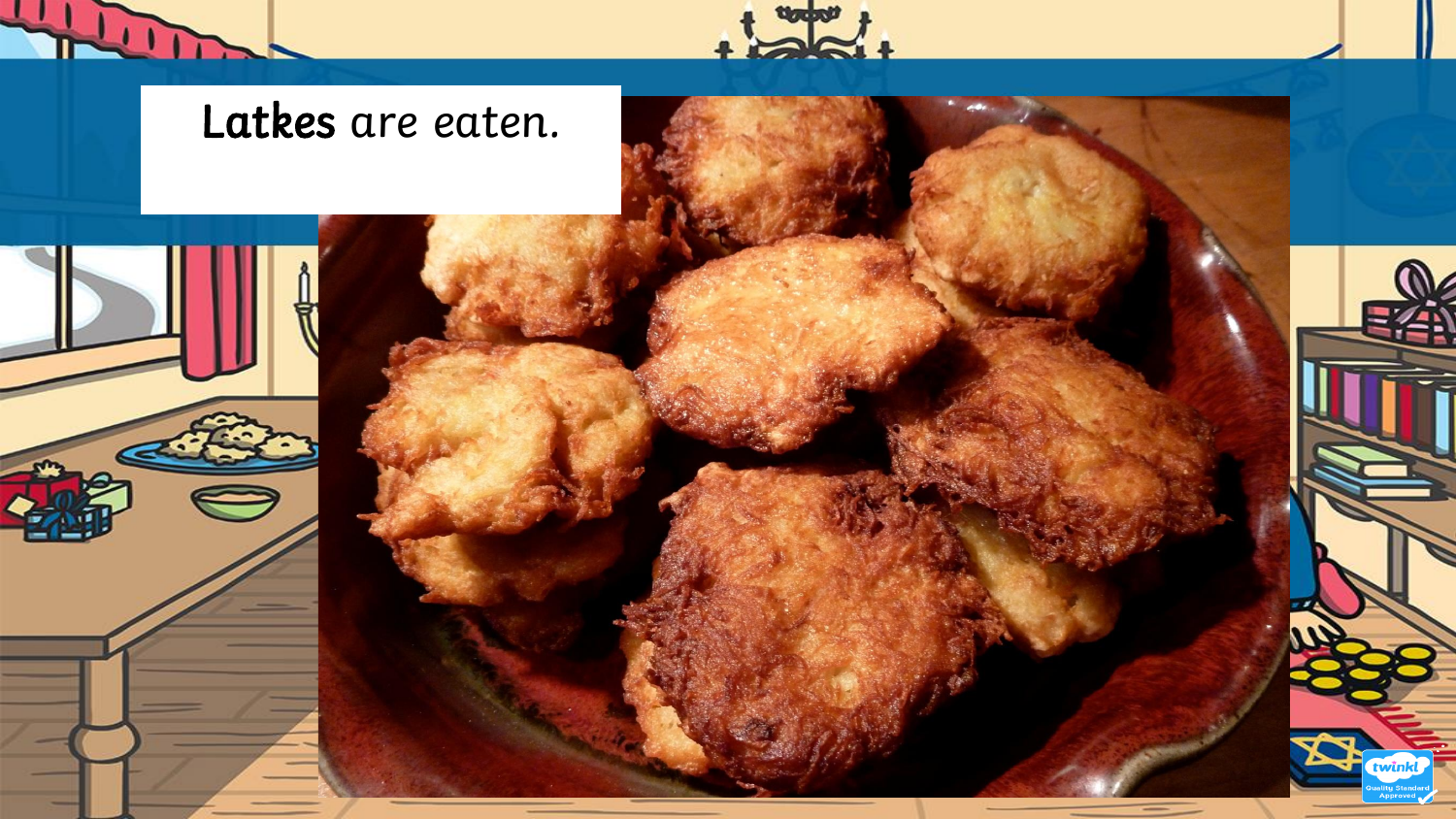